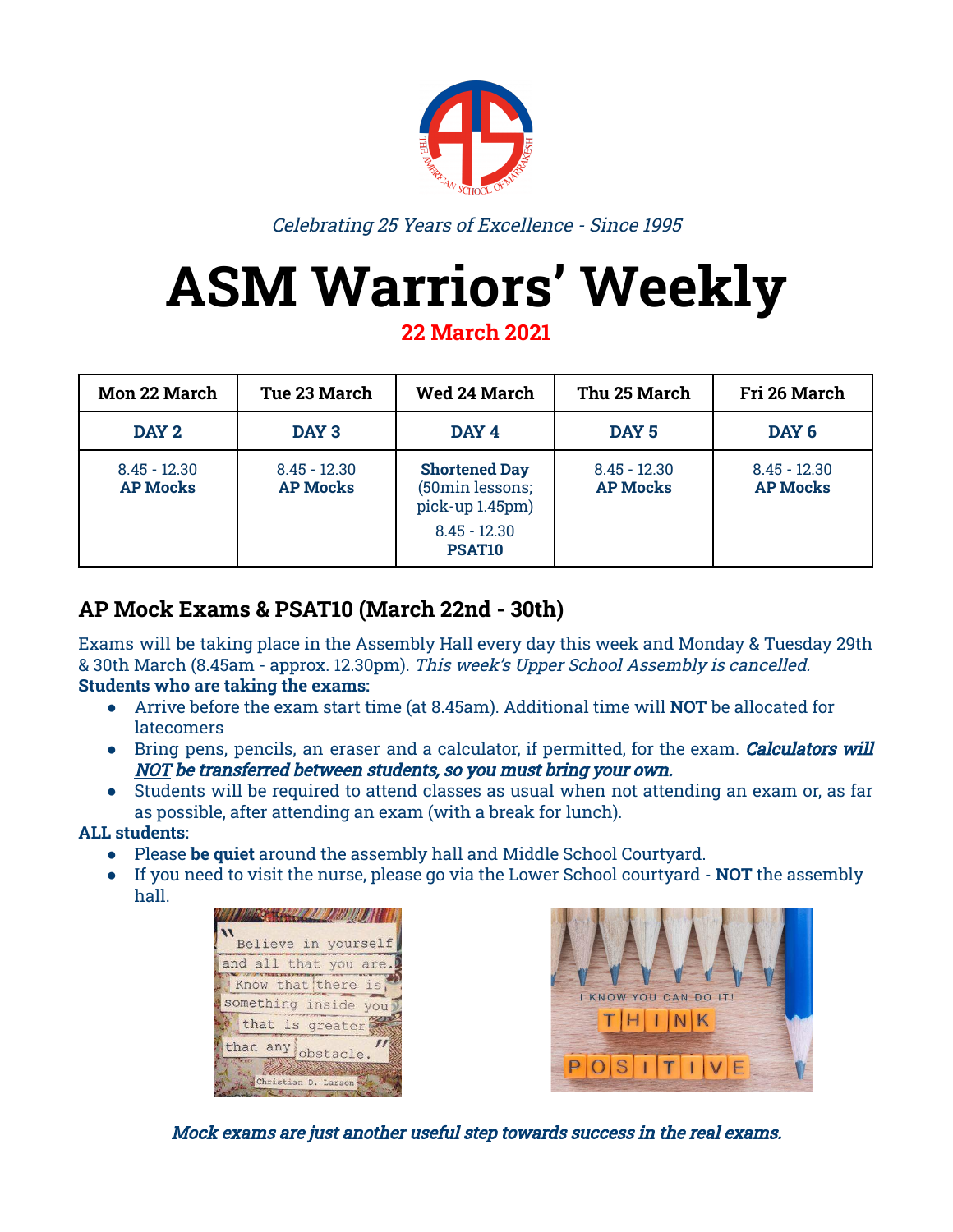#### **ASM Virtual Open House (Saturday March 27th 10.00am - 12.00pm)**

ASM is excited to host its third Virtual Open House of the year! You are cordially invited to attend and learn about the great things happening at ASM. Secure your child's seat for the coming school year by re-enrolling now! GMeet: [meet.google.com/zbn-pumy-sgt](https://asm.us1.list-manage.com/track/click?u=74bb2324d2e0906d1a67beca0&id=5500bdb2da&e=95d744d120)



- Sat 27th March (10:00am 12:00pm) **ASM Virtual Open House**
- Mon 29th March & Tues 30th March **AP Mock Exams (continued)**
- Mon 29th March (9:55 10:05am) **Upper School Assembly**
- **●** Wed 31st March (12:15 12:45pm) **Career Connections** Topic: Public Office & Government with Yousra Benchekroun
- Fri April 2nd **Easter Fun!** Sports & team-building activities… with prizes generously sponsored by ASM's PTO!
- Mon 5th Fri 9th April **ASM's STEM Week** (Science, Technology, Engineering, Math)

Please read on for this week's feature article...